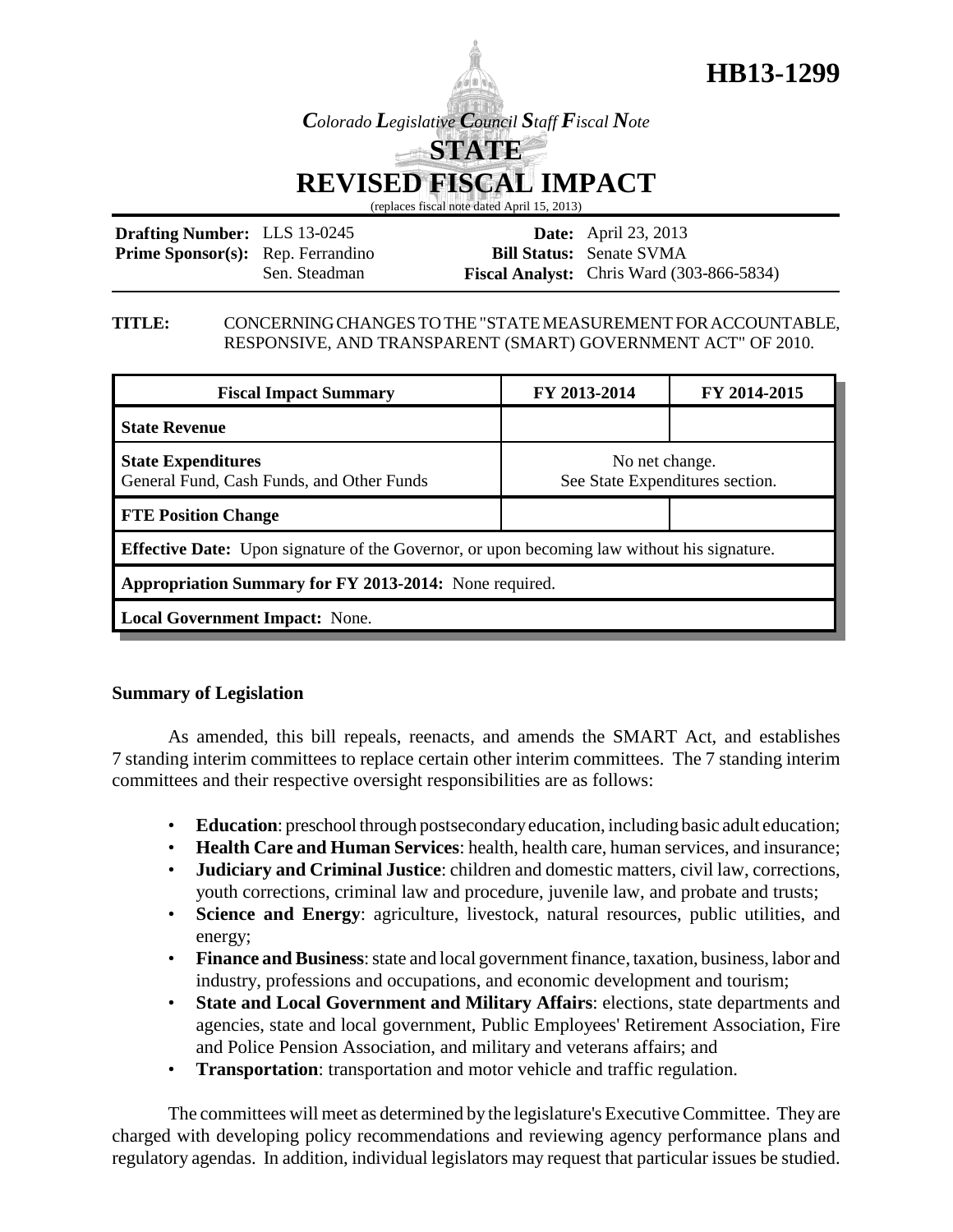April 23, 2013

The Legislative Council will review and prioritize requests made by members and, if approved, assign such requests to the appropriate standing interim committee. If approved by the Executive Committee, the committees must also consider any policies that were requested to be studied by the Joint Budget Committee (JBC), the Legislative Audit Committee, or the Office of State Planning and Budgeting.

The bill requires that the Director of the Legislative Council Staff inform the Executive Committee each year how many interim committee meetings may be held within the legislative budget. The Executive Committee then designates how many meetings each standing interim committee may hold. Each committee must meet at least twice per year.

The bill repeals the Transportation Legislation Review Committee (TLRC) and the Police Officers' and Firefighters' Pension Reform Commission and reassigns the work of those entities to the new committees. It also repeals the annual SMART hearings at the commencement of each legislative session. Finally, it changes the strategic planning requirements to require that departments prepare performance plans and performance evaluations that the JBC may use to prioritize requests for new funding that enhance productivity, improve efficiency, reduce costs, and eliminate waste. Amendments adopted in the House of Representative clarify how the requirements apply to the Department of Higher Education and state institutions of higher education.

### **Background**

The SMART Act was first established under HB 10-1119. It set forth new performance-based budgeting requirements for state agencies and implemented a new role in state budgeting for legislative committees of reference.

Under current law, the 18-member Legislative Council is responsible for prioritizing interim studies. The Legislative Department is currently budgeted to support several committees established in statute, and up to 4 additional committees in 2013 that have not yet been prioritized. The Legislative Council is scheduled to meet on Friday, April 26, to prioritize 2013 interim studies.

### **State Expenditures**

The bill modifies the SMART Act and the legislative interim committee process, but state expenditures in the aggregate are not expected to change. SMART Act functions that remain unchanged are not discussed here.

*State Agencies.* The bill modifies some requirements for state agencies, including the Judicial Branch, to prepare strategic and performance plans and other information, report to the legislature, and publish information online. Overall, the bill is not expected to affect state expenditures significantly.